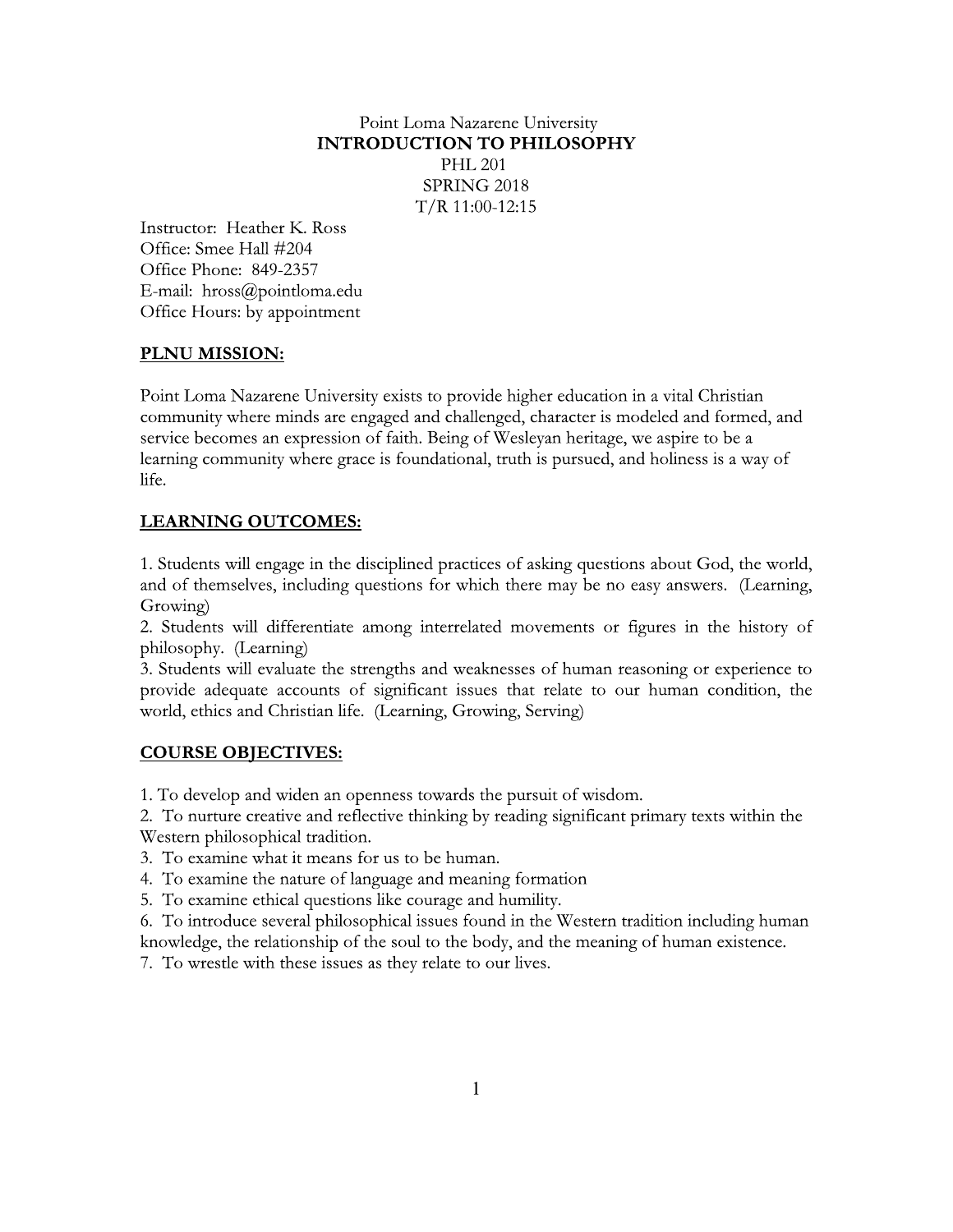### **GENERAL EDUCATION:**

This course is a component of the University's General Education program, under the category of "Seeking Cultural Perspectives." By including this course in a common educational experience, the faculty supports the study "of human endeavors from a historical, cultural, and philosophical perspective, including developing critical appreciation of human expression – both artistic and literary" (Catalog).

## **ACADEMIC ACCOMMODATIONS:**

All students are expected to meet the minimum standards for this course as set forth by the instructor. Students with learning disabilities who may need accommodations should first discuss options and services with the Academic Support Center (ASC) during the first two weeks of the semester. The ASC, in turn, will contact professors with official notification and suggested classroom accommodations, as required by federal law. Approved documentation must be provided by the student and placed on file in the ASC prior to the beginning of the semester. If you have a diagnosed disability, please contact PLNU's Disability Resource Center (DRC) within the first two weeks of class to demonstrate need and to register for accommodation by phone at 619-849-2486 or by e-mail at DRC@pointloma.edu. See Disability Resource Center for additional information.

### **INCLUSIVE LANGUAGE:**

The School of Theology and Christian Ministry is committed to the equality of women and men. Recognizing that people often use language in ways that imply the exclusion or inferiority of women, the School strongly urges students to join faculty and staff in avoiding any sexist language in public discourse, in classroom discussions and in writing.

### **TEXTBOOKS:**

- 1. Plato, Five Dialogues 0-87220-633-5
- 2. Aristotle, Introductory Readings 978-0872203396
- 3. René Descartes, Meditations On First Philosophy 0-87220-192-9
- 4. Friedrich Nietzsche, Twilight of the Idols 0-87220-354-9
- 5. Martin Heidegger, Discourse on Thinking 0-06-131459-5
- 6. Søren Kierkegaard, Fear and Trembling 0-140-44449-1

### PROCEDURE/REQUIREMENTS:

1. We will be reading from some of the most significant **texts** in the history of Western thought. It is vitally important that you become acquainted with the primary material in order that you get a feel for not simply what the writer says, but how she or he makes you think. I want you to be thoughtful and critical of what each of the thinkers writes, as well as of what I say in class.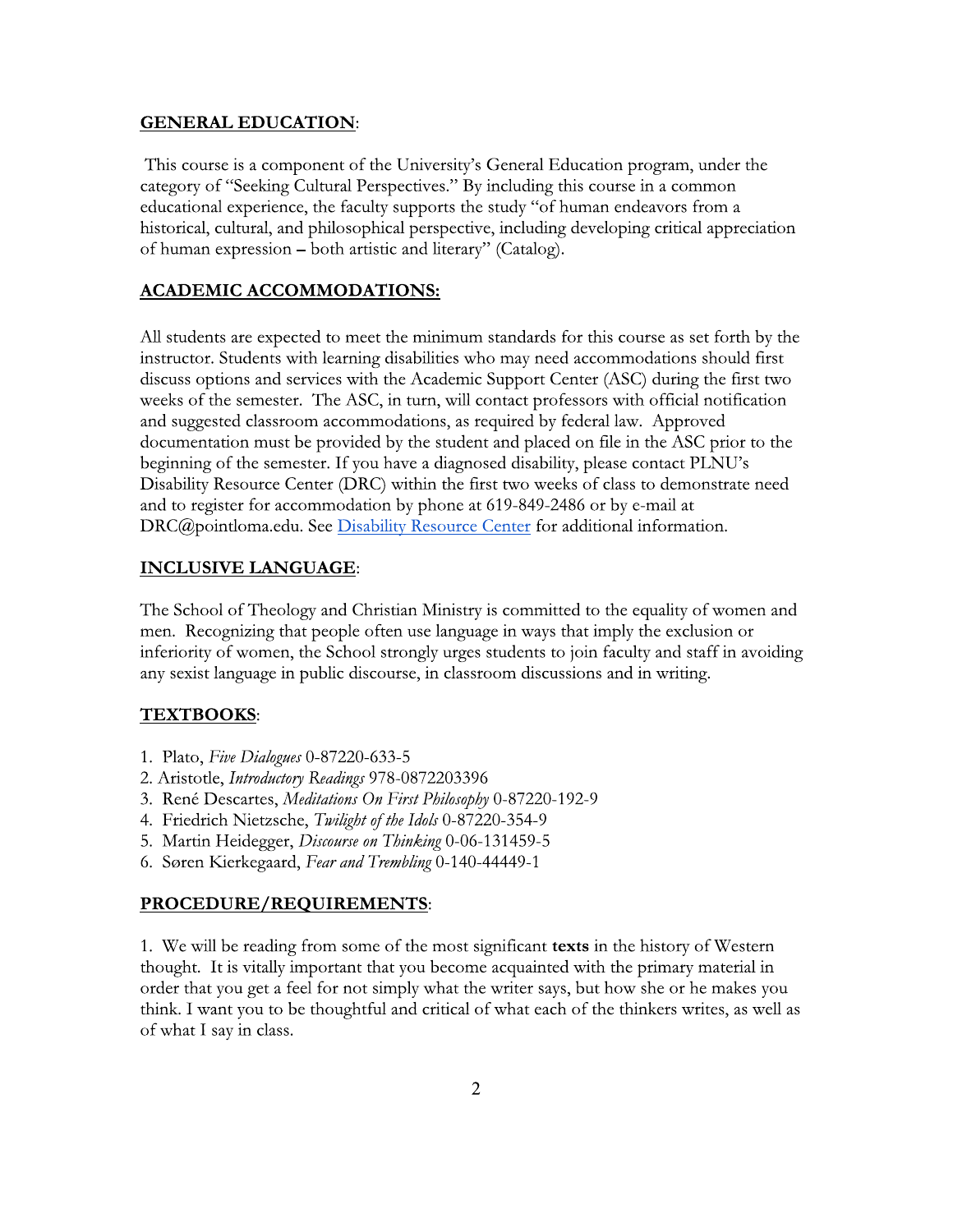2. Regular and punctual attendance is required for the full benefit of this class. If you are late it is your responsibility to see me after class in order that your attendance may be recorded. Any three tardies will be recorded as one absence. Dialogue tends to spawn new ideas and creativity, so discussion will also be important. Therefore, each student will be expected to enter into class discussion. The extent to which this occurs, along with attendance will be considered in your final grade. You cannot pass the class if you miss more than six sessions. See the catalogue.

3. There will be one 4 paged typed, double-spaced essay on Kierkegaard's Fear and Trembling. It will function as the final exam and is due final exam week (to be turned in by noon, Tuesday, May 1st, in my box in Smee Hall). This will be explicative and formal (please follow guidelines given in the M.L.A. Handbook, Chicago Manual of Style or any manual of style). I will discuss my expectations for this further in class. Plagiarism will not be tolerated and will result in either zero credit for the assignment and a full grade reduction for the class or failure of the course all together. Both will result in a letter to the Provost.

4. There will be three in-class exams. The primary nature of each of these will be essay format unless I indicate otherwise.

5. You will write 2 reading reflections. The first will be on Simone de Beauvoir's Introduction to 2nd Sex. The second will be on Heidegger's "Memorial Address" from Discourse on Thinking. They should be 2 pages -typed and double spaced. They are meant to be informal reflections on your reading of the texts and our discussion from class.

6. The grades are based on all of these mentioned assignments. All outside assignments are due at the beginning of class. I will accept no assignments late. I will give no make-up exams unless you have an excused absence AND have notified me in advance. All make-up exams must be taken within one week of the exam. Do not expect to be able to make-up the exam unless I have written or spoken this to you explicitly.

| <b>CLASS PARTICIPATION/</b> |                      |
|-----------------------------|----------------------|
| <b>ATTENDANCE</b>           | $2\%$ of final grade |
| SURVEYS/ASSIGNMENTS         | $3\%$                |
| <b>APOLOGY EXAM</b>         | 22%                  |
| PLATO/ARISTOTLE EXAM        | 23%                  |
| DESCARTES/NIETZSCHE         |                      |
| ANSELM/EXAM                 | $22\%$               |
| <b>SIMONE DE BEAUVOIR</b>   |                      |
| <b>REFLECTION</b>           | $3\%$                |
| <b>HEIDEGGER REFLECTION</b> | $3\%$                |
| FEAR AND TREMBLING ESSAY    | 22%                  |
| <b>TOTAL</b>                | 100%                 |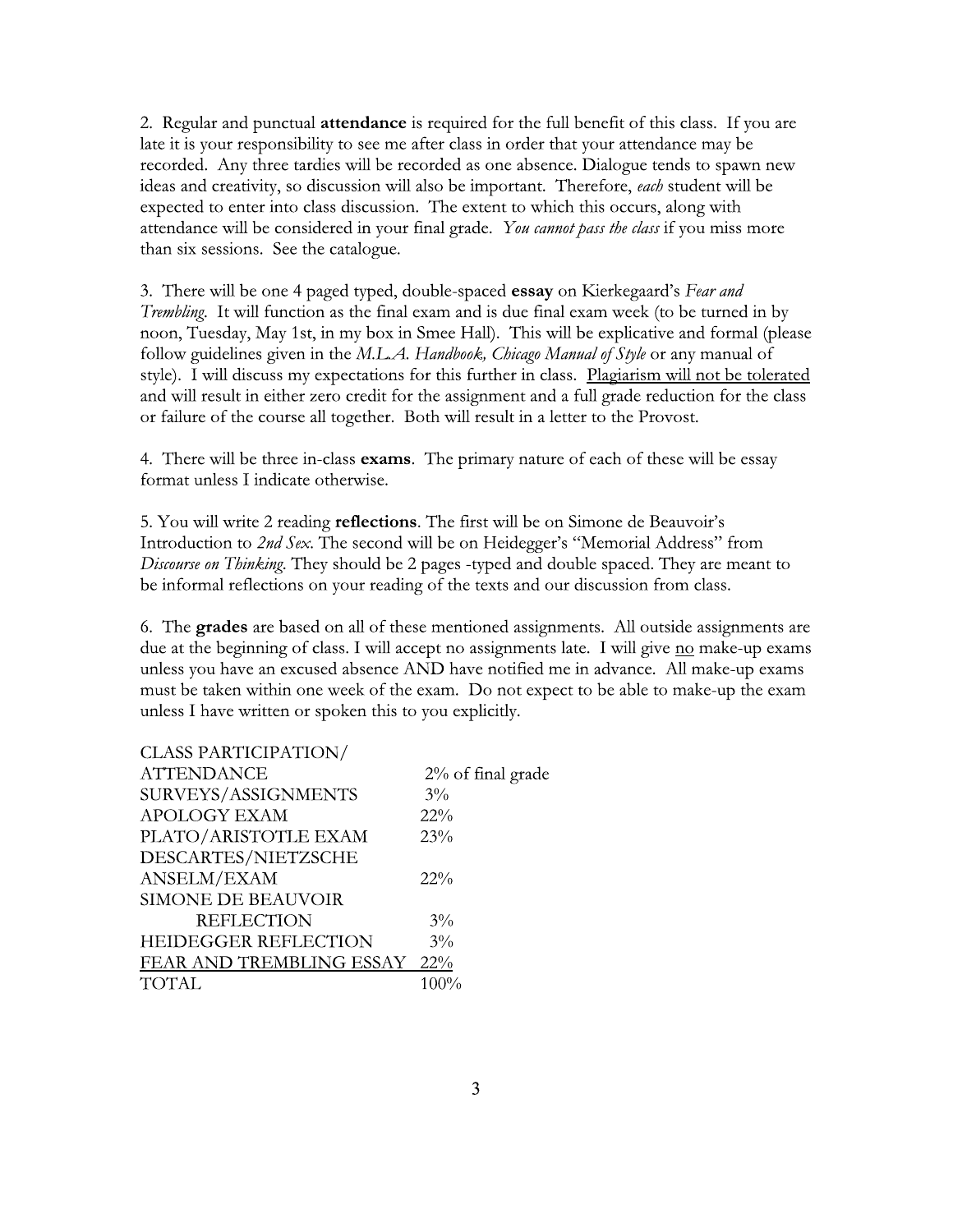| 100-94% $A$                      |                        | $79-77\%$ C+                                                  | $63-60\%$ D- |  |
|----------------------------------|------------------------|---------------------------------------------------------------|--------------|--|
| 93-90% A-                        |                        | 76-74% C                                                      | 59-0% F      |  |
| 89-87% B+                        |                        | 73-70% C-                                                     |              |  |
| 86-84% B                         |                        | $69-67\%$ D+                                                  |              |  |
| 83-80% B-                        |                        | $66 - 64\%$ D                                                 |              |  |
|                                  |                        |                                                               |              |  |
| PLNU POLICIES:                   |                        |                                                               |              |  |
| <b>FINAL EXAMINATION POLICY:</b> |                        |                                                               |              |  |
|                                  |                        | Successful completion of this class requires taking the final |              |  |
|                                  |                        | day. The final examination schedule is posted on the Class S  |              |  |
|                                  |                        | early examinations or alternative days will be approved.      |              |  |
|                                  | PLNU COPYRIGHT POLICY: |                                                               |              |  |
|                                  |                        |                                                               |              |  |
|                                  |                        | Point Loma Nazarene University, as a non-profit education     |              |  |
|                                  |                        | use materials protected by the US Copyright Act for classro   |              |  |
|                                  |                        |                                                               |              |  |

### PLNU POLICIES:

Successful completion of this class requires taking the final examination on its scheduled day. The final examination schedule is posted on the **Class Schedules** site. No requests for early examinations or alternative days will be approved. PLNU POLICIES:<br>
FINAL EXAMINATION POLICY:<br>
Successful completion of this class requires taking<br>
day. The final examination schedule is posted on t<br>
early examinations or alternative days will be appro<br>
PLNU COPYRIGHT POLIC

Point Loma Nazarene University, as a non-profit educational institution, is entitled by law to use materials protected by the US Copyright Act for classroom education. Any use of those materials outside the class may violate the law.

day. The final examination schedule is posted on the Class Sch<br>early examinations or alternative days will be approved.<br> **PLNU COPYRIGHT POLICY:**<br>
Point Loma Nazarene University, as a non-profit educational i<br>
use material Students should demonstrate academic honesty by doing original work and by giving appropriate credit to the ideas of others. Academic dishonesty is the act of presenting information, ideas, and/or concepts as one's own when in reality they are the results of another person's creativity and effort. A faculty member who believes a situation involving academic dishonesty has been detected may assign a failing grade for that assignment or examination, or, depending on the seriousness of the offense, for the course. Faculty should follow and students may appeal using the procedure in the university Catalog. See Academic Policies for definitions of kinds of academic dishonesty and for further policy information. information, ideas, and/or concepts as one's own when in reality they are the result information, ideas, and/or concepts as one's own when in reality they are the result and effort. A faculty member who believes a situati

Regular and punctual attendance at all classes is considered essential to optimum academic achievement. It the student is absent from more than 10 percent of class meetings, the faculty member can file a written report which may result in de-enrollment. If the absences exceed 20 percent, the student may be de-enrolled without notice until the university drop date or, after that date, receive the appropriate grade for their work and participation. See Academic Policies in the Undergraduate Academic Catalog.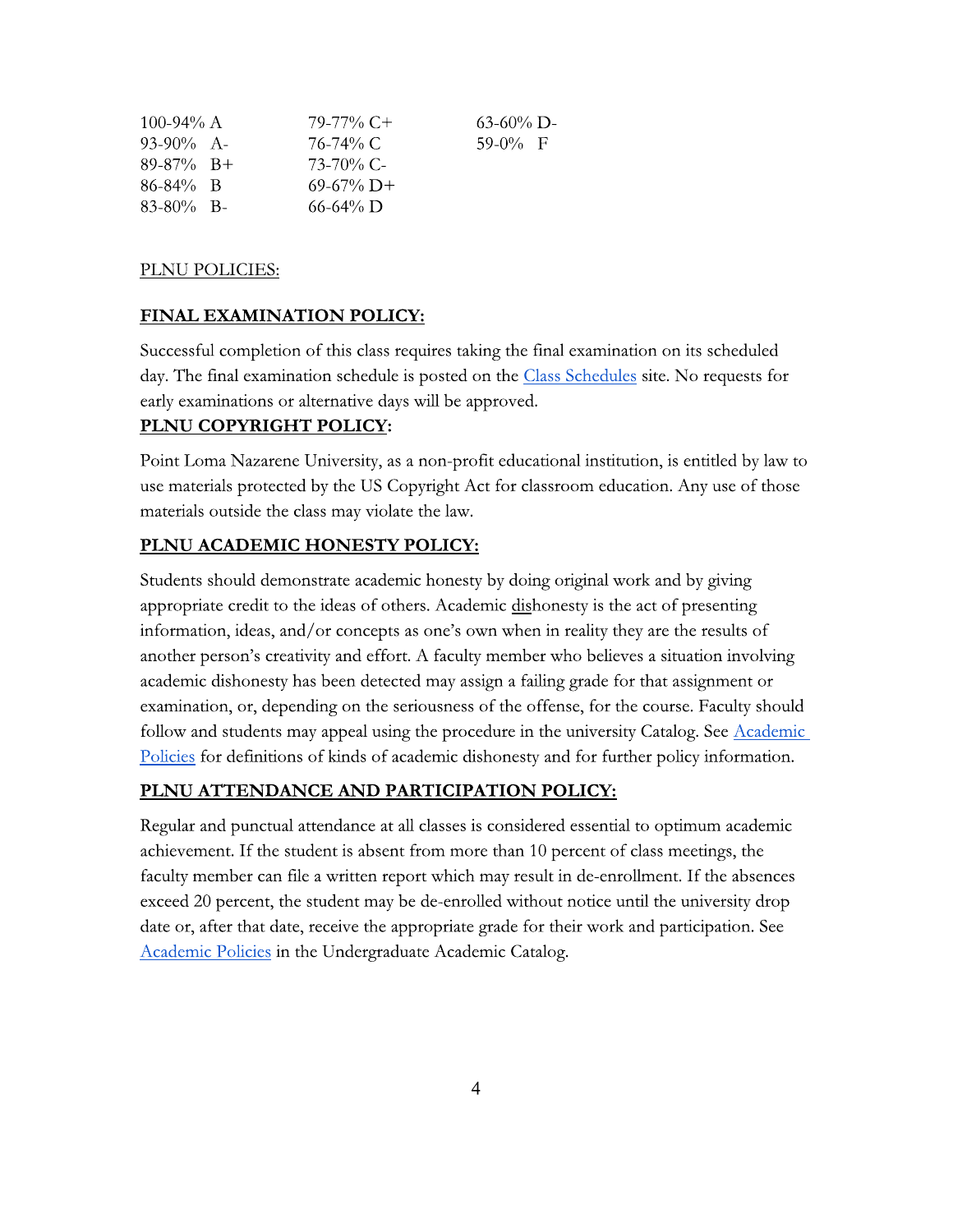**SCHEDULE:** A Guideline for the Semester

1/11 Introduction to the Course

1/16 Read and write a 1/2 page response Martin Luther King, Jr.'s "Letter from a Birmingham Jail"

1/16 Apology discussion questions due, MLKjr response due

 $1/16 - 23$  Apology

 $1/25$  Apology Exam

 $1/30$  Plato  $- \frac{1}{2}$  Crito

2/1 Plato -last 1/2 Crito

 $2/6$  Plato  $- \frac{1}{2}$  Meno

2/8 Plato -last 1/2 Meno

 $2/13$  Aristotle pp.76-90

2/15 Attend Wiley Lecture - Rambo

2/20 Aristotle pp. 90-103

2/22 Aristotle pp. 180-192

2/27 Aristotle pp. 192-207

3/1 Plato/Aristotle Exam

3/5-9 Spring Break

3/13 Augustine, Anselm, etc.

3/15 Descartes -first 1/3 of The Meditations

3/20 Descartes -2<sup>nd</sup> 1/3 of The Meditations

3/22 Descartes - Finish Meditations

 $3/27$  Nietzsche – Twilight of the Idols – finish the 1<sup>st</sup> half

 $3/29-4/2$  Easter Break

4/3 Nietzsche-finish Twilight of the Idols

## 4/5 Descartes Nietzsche Anselm Exam

4/10 Simone de Beauvoir 2nd Sex Introduction to 2nd Sex

4/12 Heidegger - "Memorial Address" from Discourse on Thinking -SdB Reflection Due

4/17 Heidegger Reflection Due

4/17-26 Kierkegaard, Fear and Trembling

5/1 Fear and Trembling Paper Due -Noon, Tuesday, Smee Hall #200

**Apology Group Discussion Questions**